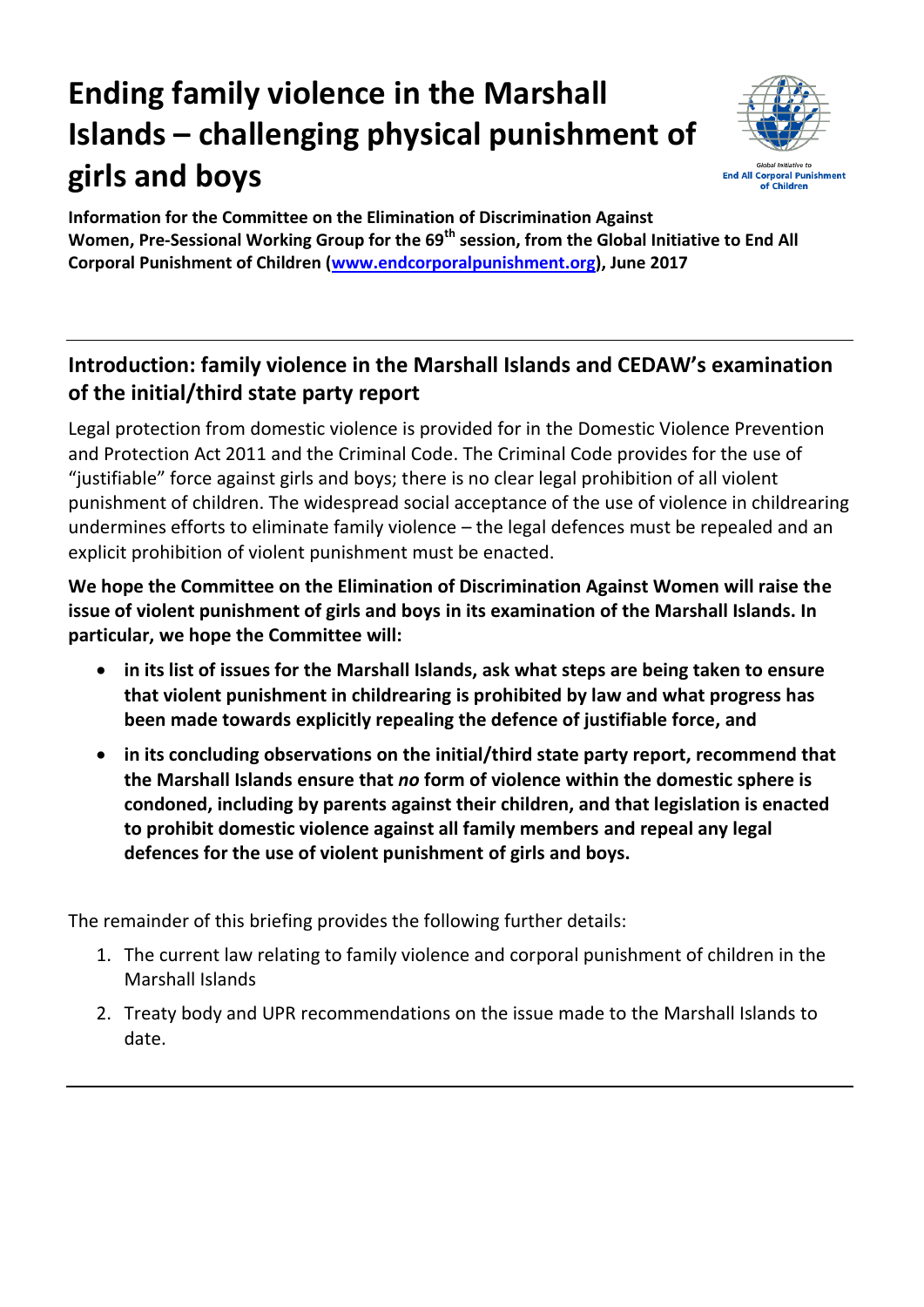## **1 Laws on domestic violence and corporal punishment of children in the Marshall Islands** *Summary*

1.1 Protection from domestic violence in the Marshall Islands is provided for in the Domestic Violence Prevention and Protection Act 2011 and the Criminal Code. However, the Criminal Code also allows for the use of "justifiable" force in childrearing. There is no clear legal prohibition of all violent punishment of children.

## *Detail*

 $\overline{a}$ 

- 1.2 Article 3.08(1) of the Criminal Code 2011 (amended 2013) states: "The use of force upon or toward the person of another is justifiable if: (1) the actor is the parent or guardian or other person similarly responsible for the general care and supervision of a minor or a person acting at the request of such parent, guardian or other responsible person and: (a) the force is reasonable and the actor believes that the force used is necessary for the purpose of safeguarding or promoting the welfare of the minor, including the prevention or punishment of the minor's misconduct; and (b) the force used is not designed to cause or known to create a substantial risk of causing death, serious bodily injury, disfigurement, extreme pain or mental distress or gross degradation."
- 1.3 The Domestic Violence Prevention and Protection Act 2011 states that one of its purposes is "to recognise that domestic violence of any kind is not acceptable in the Republic" (art. 2). It applies to children as well as to adults and defines domestic violence as assault or threat of assault against a family member (art. 4). However, assault is defined as under the Criminal Code and the protection for children is therefore undermined by the provisions for "justifiable" force in article 3.08 of the Code.
- 1.4 Child protection legislation was reviewed as part of child protection baseline research in collaboration with UNICEF: the report, launched in March 2013, recommended that the Child Abuse and Neglect Act 1991 be revised to include prohibition of corporal punishment, particularly in the home.<sup>1</sup> However the Child Rights Protection Act 2015, which repealed the Child Abuse and Neglect Act, does not prohibit corporal punishment in the home. Provisions protecting children from violence and abuse in the Child Rights Protection Act and in the Rights of Persons with Disabilities Act 2015 are not interpreted as prohibiting all corporal punishment.
- **1.5 Prohibition of all violent punishment of children – which is critical in laying the legal foundations for efforts to reduce child abuse and domestic violence – requires an explicit ban in legislation. We hope the Committee will urge the Government of the Marshall Islands to enact legislation as a matter of priority to clearly prohibit all corporal punishment of girls and boys and repeal the "justifiable" force defence.**
- **2 Recommendations by human right treaty monitoring bodies and during the Universal Periodic Review**
- 2.1 The Committee on the Rights of the Child has twice expressed concern at corporal punishment of children in the Marshall Islands and recommended it be prohibited in the home and other settings – in the concluding observations on the state party's initial report in 2000<sup>2</sup> and on the second report in 2007. $3$

<sup>1</sup> UNICEF (2012), *Child Protection Baseline Report Republic of Marshall Islands: Value and Protect Our Previous Children*, UNICEF Pacific, p. 62

 $^2$  16 October 2000, CRC/C/15/Add.139, Concluding observations on initial report, paras. 36 and 37

 $^3$  19 November 2007, CRC/C/MHL/CO/2, Concluding observations on second report, paras. 3, 41, 42 and 43